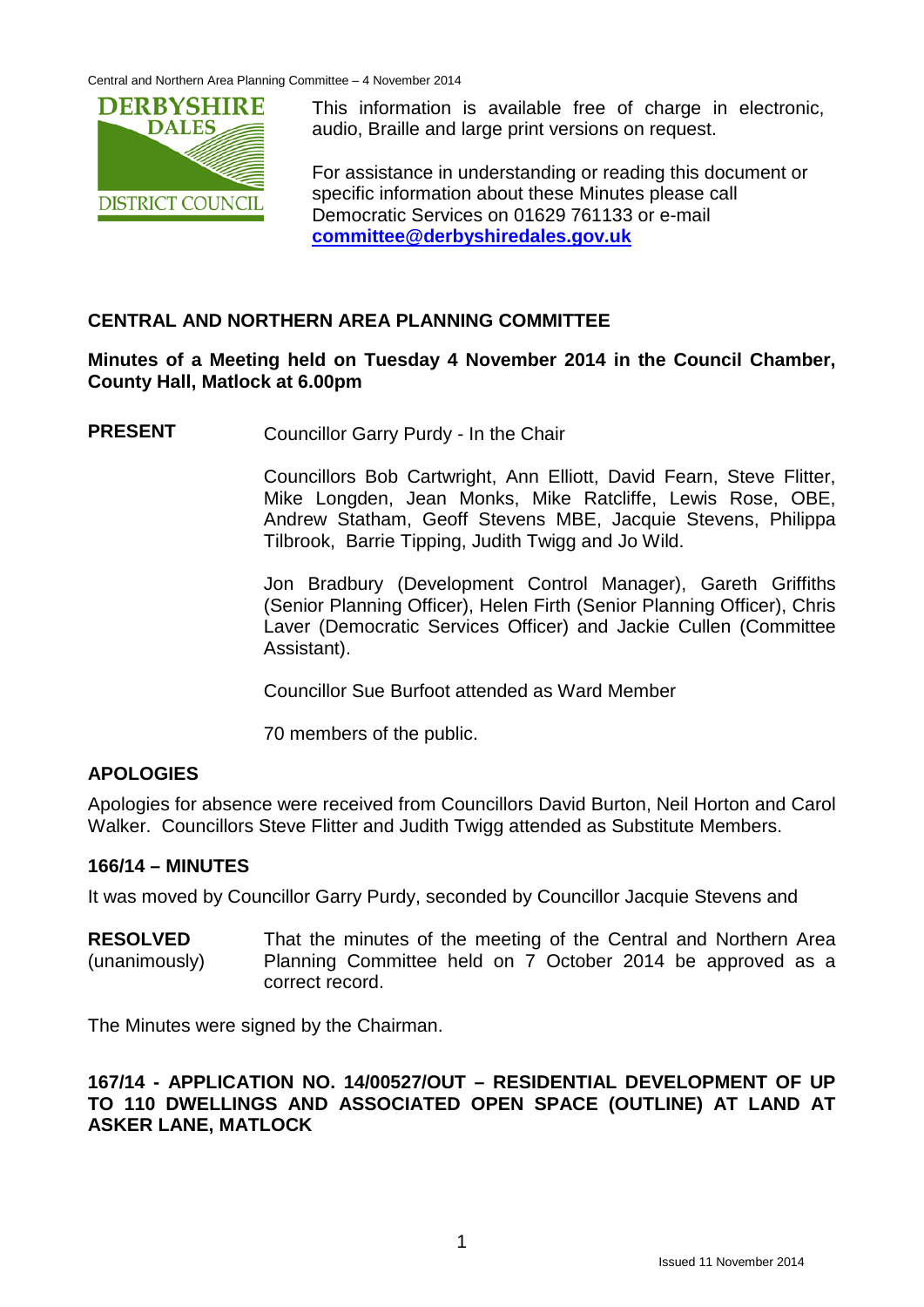Central and Northern Area Planning Committee – 4 November 2014

The Committee had visited the site prior to the meeting to assess the visual impact of the proposal upon the surrounding area; highway issues and the impact upon the wildlife and neighbour amenity.

In accordance with the procedure for public participation, the following spoke against the application:

Robert Whyld, local resident Michael Betteridge, local resident David Whyman, local resident Frank Lee, local resident and behalf of the people of Asker Lane Christopher Judd, local resident Sandra Owen, local resident Angela Moor, local resident Peter Wigglesworth, local resident Bernie Williams, local resident John Rebauldi, local resident Irene Brierton, on behalf of the Mid Derbyshire Badger Group

Haydn Jones of Richborough Estates, Agent for the Applicant, spoke in favour of the application

Correspondence received after publication of the Agenda was circulated at the meeting. This comprised communication received from Derbyshire Wildlife Trust, and an amended comment from the District Council's Head of Housing regarding the proportion of shared ownership accommodation.

A total of 89 representations had been received and were summarised in the report.

It was moved by Councillor Jacquie Stevens, seconded by Councillor Steve Flitter and

**RESOLVED** That this application be refused for the following reason:

The proposal entails the development of a greenfield site for housing located outside the Settlement Framework Boundary of Matlock as defined in the Adopted Derbyshire Dales Local Plan 2005. The development of these greenfields will be inherently encroaching and harmful to landscape, character and appearance and is considered unwarranted and unsustainable.

A recorded vote on the proposition was requested by Councillor Barrie Tipping and seconded by Councillor Geoff Stevens, MBE, as follows:

#### **Voting**:

In favour Councillors Bob Cartwright, Ann Elliott, Steve Flitter, Mike Longden, Jean Monks, Garry Purdy, Mike Ratcliffe, Lewis Rose, OBE, Andrew Statham, Geoff Stevens MBE, Jacquie Stevens, Philippa Tilbrook, Barrie Tipping, Judith Twigg and Jo Wild (15).

Against (0)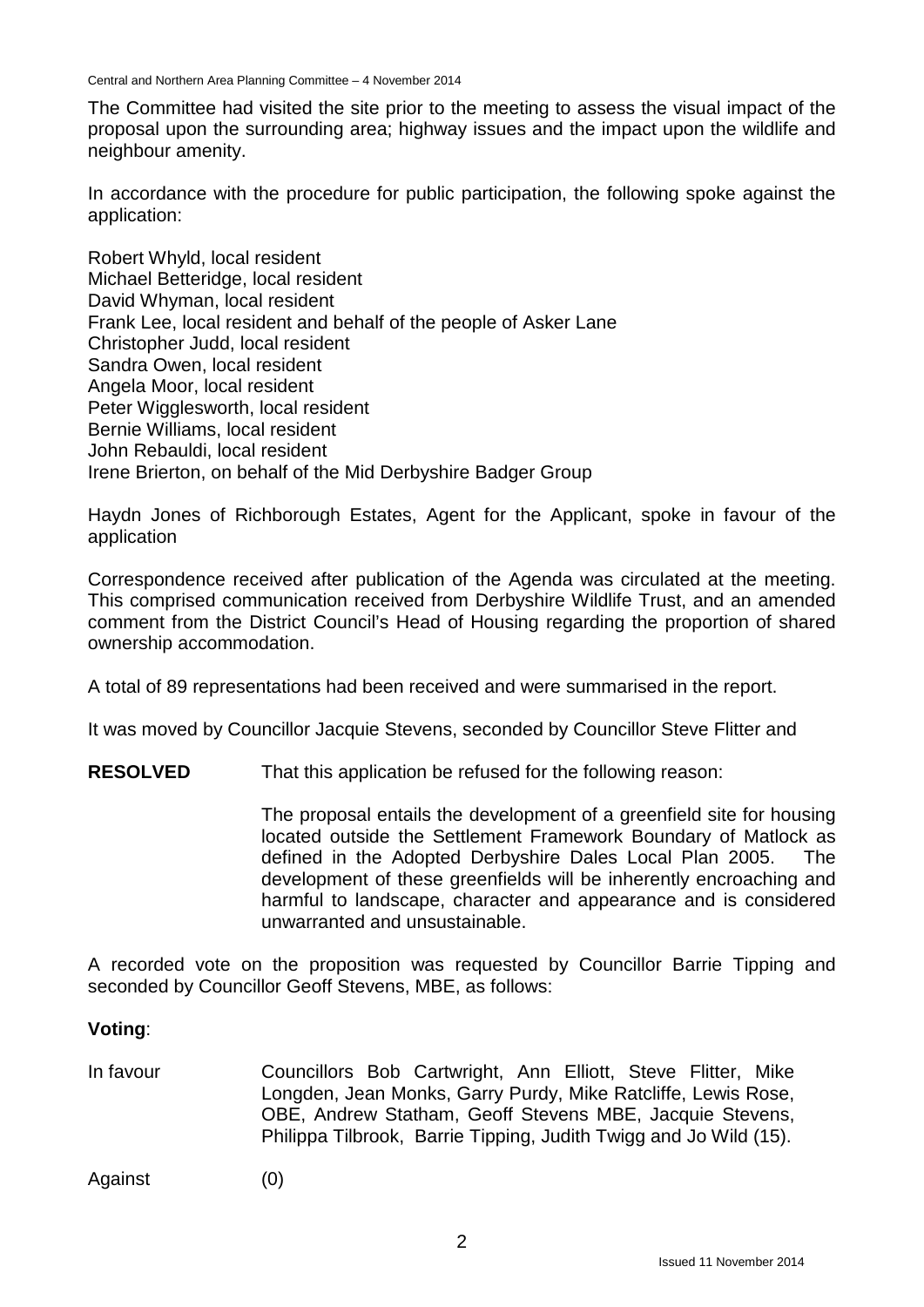Central and Northern Area Planning Committee – 4 November 2014

Abstentions Councillor David Fearn (1)

The Chairman declared the motion carried.

# **168/14 – APPLICATION NO. 14/00482/OUT – RESIDENTIAL DEVELOPMENT (OUTLINE) AT LAND AT BENTLEY BRIDGE, MATLOCK**

The Committee had visited the site prior to the meeting to assess the visual impact of the proposal upon the surrounding area, and ecological issues.

In accordance with the procedure for public participation, the following spoke against the application:

Alan Piper, local resident and member of the Lumsdale Committee Christine Piper, local resident and member of Lumsdale Committee Sarah Burgess, local resident and representing the Lumsdale Project of the Arkwright Society Andrew Marsh, local resident

Mr Jonathan Jenkin, the applicant's agent, spoke in favour of the application.

A copy of correspondence received after publication of the Agenda was circulated at the meeting; this comprised additional supporting information from the Applicant.

It was moved by Councillor Jacquie Stevens, seconded by Councillor Lewis Rose, OBE and

- **RESOLVED** That authority be delegated to the Corporate Director to grant outline planning permission subject to the completion of a Section 106 Planning Obligation Agreement to secure the appropriate on-site affordable housing provision, a financial contribution towards education provision, a financial contribution towards community health provision, open space/play area provision, footpath improvement and any other matters that cannot be dealt with by conditions, and subject to the conditions as set out in the report, together with the additional condition as follows:-
	- 30. Notwithstanding the submitted documents, the permission hereby granted does not authorise any built development within the three southernmost fields, as identified in the additional information with site plan received on  $3<sup>rd</sup>$  November 2014. The three southernmost fields shall be subject to the management plan to be approved under the terms of Condition 28.

A recorded vote was requested by Councillor Steve Flitter and seconded by Councillor David Fearn, as follows:

### **Voting**:

In favour Councillors Ann Elliott, Mike Longden, Garry Purdy, Lewis Rose, OBE, Andrew Statham, Geoff Stevens MBE, Jacquie Stevens, Barrie Tipping, Judith Twigg and Jo Wild (10).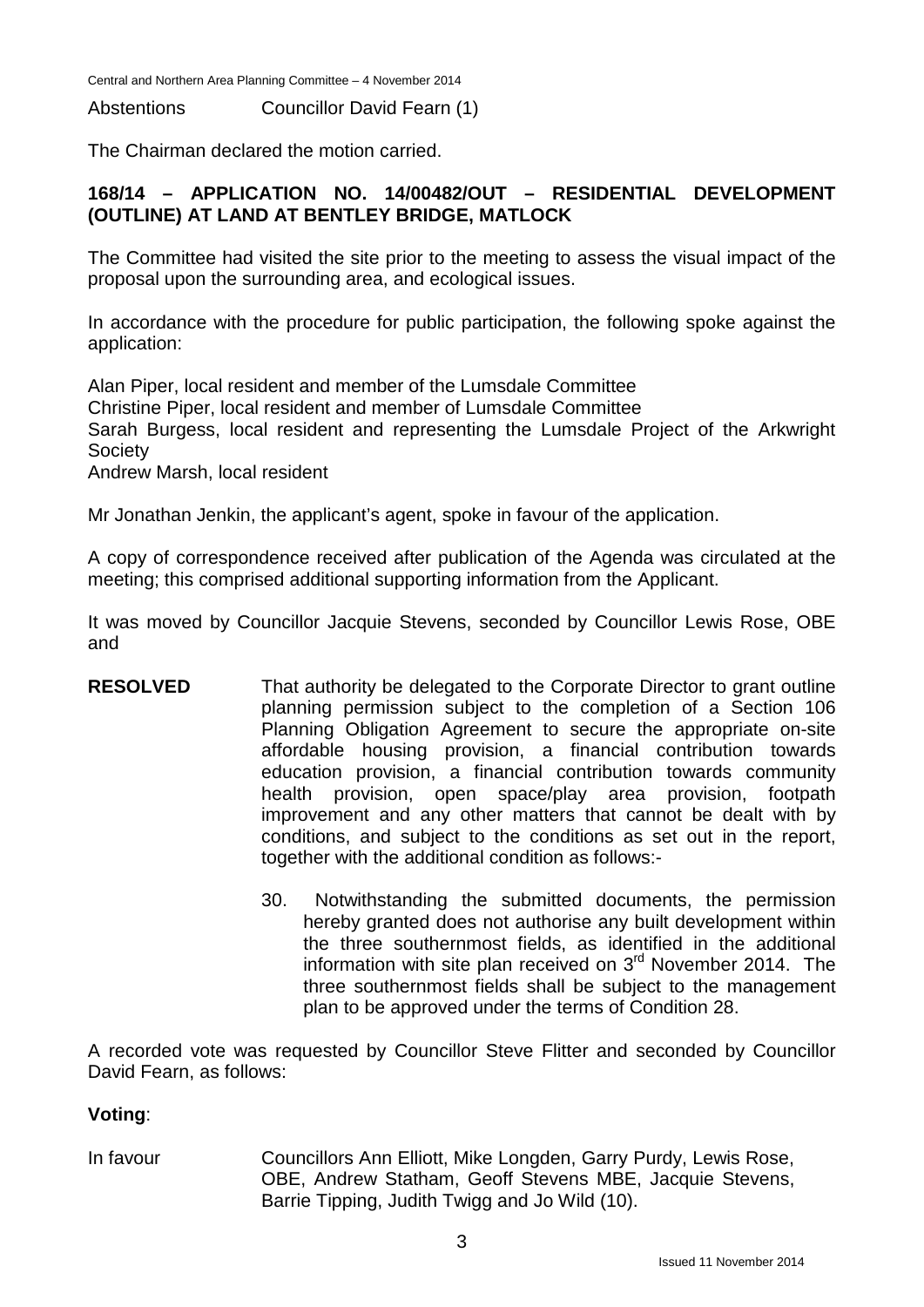Against Bob Cartwright, David Fearn, Steve Flitter, Jean Monks, Mike Ratcliffe, Philippa Tilbrook, (6)

Abstentions (0)

The Chairman declared the motion carried.

### **169/14 – MOTION TO CONTINUE**

It was moved by Councillor Geoff Stevens, MBE, seconded by Councillor Mike Longden and

**RESOLVED** (unanimously) That, in accordance with Rule of Procedure 13, the meeting continue beyond 2 ½ hours to enable the business on the agenda to be concluded.

#### **170/14 - APPLICATION NO. 14/00626/FUL – REMOVAL OF GARAGE AND ERECTION OF TWO STOREY SIDE EXTENSION AT 35 JACKSON ROAD, MATLOCK**

In accordance with the procedure for public participation, Mr Sam Gregory, Applicant, spoke in favour of the application.

Correspondence received after publication of the Agenda was circulated at the meeting; this comprised clarification by the Applicant of the Conservation Advisory Forum comments.

It was moved by Councillor Geoff Stevens, MBE, seconded by Councillor Steve Flitter and

**RESOLVED** (unanimously) That planning permission be granted subject to inclusion of a condition that the extension is constructed in materials to match the existing building.

> Reason: This extension would not have a detrimental effect on the Conservation Area, nor detract from the character and appearance of the house.

#### **171/14 - APPLICATION NO. 14/00498/OUT – ERECTION OF 4 NO. DETACHED HOUSES (OUTLINE) AT LAND TO THE NORTH WEST OF SNITTERTON ROAD, MATLOCK**

The Committee had visited the site prior to the meeting to assess the visual impact of the proposal upon the surrounding area, highway issues, impact on wildlife and neighbour amenity.

In accordance with the procedure for public participation, David Kerford, Agent, spoke in favour of the application.

It was moved by Councillor David Fearn, seconded by Councillor Geoff Stevens, MBE, and

**RESOLVED** (unanimously) That planning permission be granted subject to the conditions set out in the report.